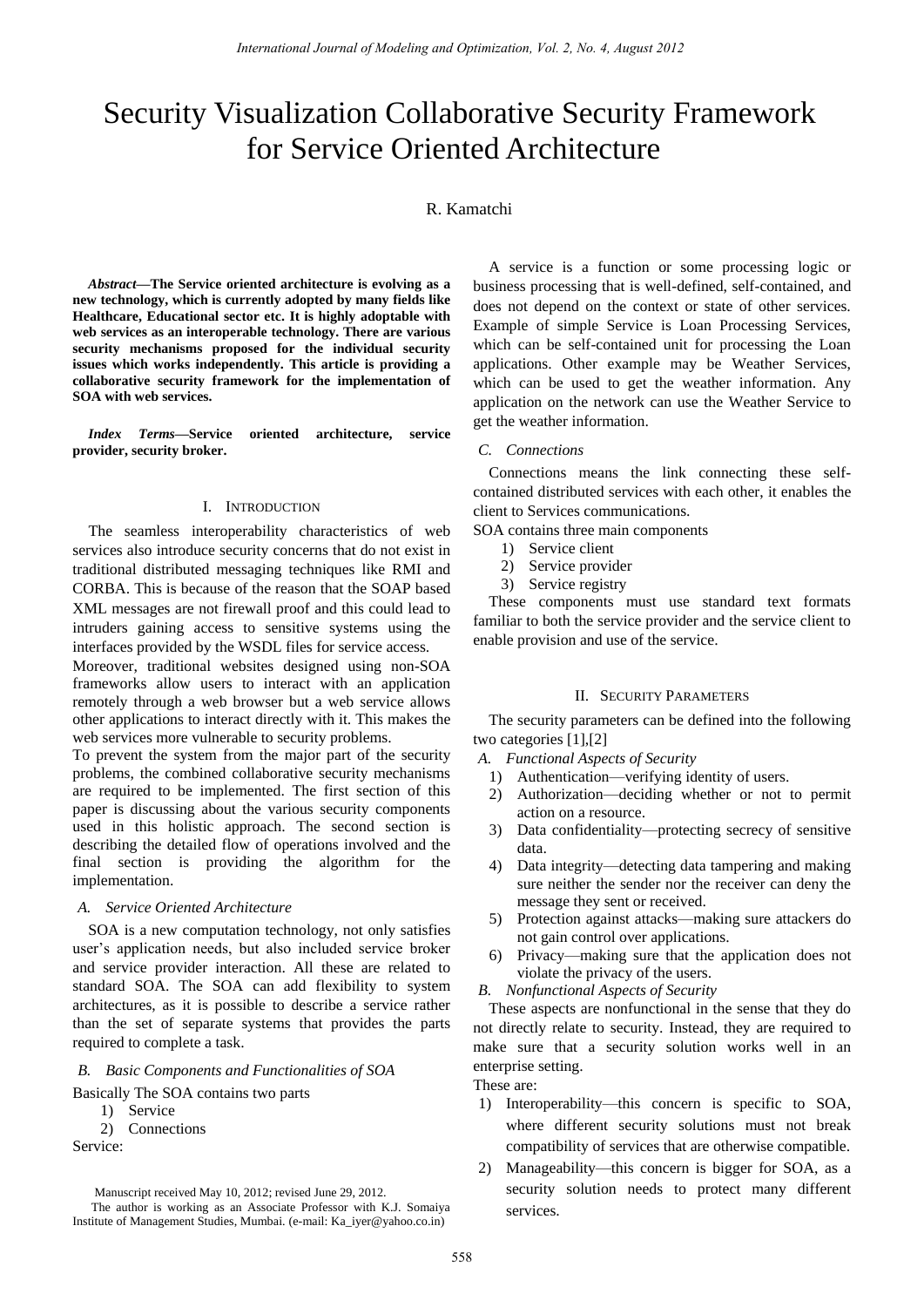c) Ease of development—this concern is common for any security solution. Be it SOA or traditional application development, complexity reduces adoption of any security solution.

#### III. SYSTEM COMPONENTS

The components involved in this model can be separated into two categories

- 2) Security broker
- 3) Security service components
- 4) Federated interface
- 5) Proxied interface
- *A. Security Broker*

The security broker is similar to the middleware which is placed in between and evaluates the security constraints and bring out the commonality among the services used with the process choreography. [2]

*(I) Modeler:* The modeler receives a service description as an input to refer to the final web service. It does the following

- 1) Models the business process
- 2) It prepares the workflow
- 3) It identifies the set of services to perform the activities and reads the relationship among them.

*(II) Locator:* The services required to perform the activity will be spread across the network. That needs to be identified and accumulated to perform the process. The locator takes the description from the modeler and performs the location identification.

*(III) Matchmaker:* The security constraints will be analyzed and the security matchmaking composition will be prepared by the matchmaker. This will read the compatibility constraints and the security constraints specified with each service. Then it will map the services compatible with each other into a single flow. Each process will be in need of an initial service to accept the input from the consumer and one final service to produce the required output. The initial service will accept the input and perform the activity and forward its output as an input to the next activity in the sequence. While forwarding the output it will also forward the security constraints and compatible constraints specified with the same.

*B. Security Service Components* 

(a) Authentication service: This service is responsible for the authentication of the service requested by the consumers. This authenticates the originality of the services requested.[3],[4]

(b) Authorization service: This service authorizes a particular service requested by the consumer with respect to its originality and the access rights that consumer has about the same service.

(c) Access control service: This service describes the access rights of the user on the requested service.

The service access requested by the consumer will be authorized only when the above mentioned three services return an OK message to the requestor. Then the complete access will be approved.

*C. Federated Interface* 

The federated interface contains the details about the user credentials and the access rights information passed on through the same. This will be useful with the COI (Community of Interest) groups wherein the boundary of the user groups is definite and their service access must be similar with maximum retrievals. [5]-[7]

#### (d) Proxied interface:

This interface helps the user to hide his identity in the communication and also does the process of filtering as when required.

#### *D. Detailed Process Allocation Algorithm*

The following algorithm explains the detailed steps involved with the service modeling process. The process invoked by the user in turn, invokes various services corresponding to each and every requirements specified. As a whole a single process can be invoked and framed together to create a whole application.

S1: Services Si,  $i = 1...n$  will be defined and the process requirements  $Ri$ ,  $I = 1...n$  will be collected wherein the i defines the parameters defined by the user and the service specifications.

#### **S2: Workflow preparation:**

a) Requirements gathered from the user will be compared against the service specifications in the following way.

b) Sij, i, j=1…n will be compared with Ri to identify the specific service. Assign a new variable n with 0.

# $Sij = Ri$  then  $n=n+1$ ;

c) The service with max (n) and higher performance will be identified.

## **S3: Security modeling**

Sij, i,  $j=1...n$  which are identified by step2 will be modeled to Pi, i=1...n. Pi defines the processes involved in a single application. The individual services Sij are the set of activities which will be performed sequentially to achieve the desired outcome.

## **S4: Matchmaking**

 $SM$ ----- $\rightarrow$  SCA

To compare the compatibility constraints of the services with the user requirements. Assign a temporary variable m with  $0$ .

a) Rci = Scij wherein i, j = 1...n, (i = security parameters like privacy, confidentiality etc.) Then m=m+1.

b) If the maximum of n is identified and that single service will be identified and assigned to the individual activities of the process list.

c)  $Pi=Sij = 1...n$ .

S5: Session ID exchange

 $C$  ----- $\rightarrow$  AS thru PI, wherein

 $C =$  client

AS = Authentication Service

PI = Proxied Interface

Client (session ID)

## **S6: Key exchange:**

a)  $C \leftarrow \rightarrow AS$  thru PI

b) PI --- $\rightarrow$  cache the data for filtering

c) FI--- $\rightarrow$  Stored the data for federation.

 $S7: C \rightarrow AS$  (Encrypted credentials)

AS ---FDB (Federated Database)

(Client ID, Credentials)

If data verified to be true then go to step8 or display error message.

 $S8: AS --\rightarrow C$ 

(Service token, OK)

 $S9: C \rightarrow SP$  $(ST, SN, ID)$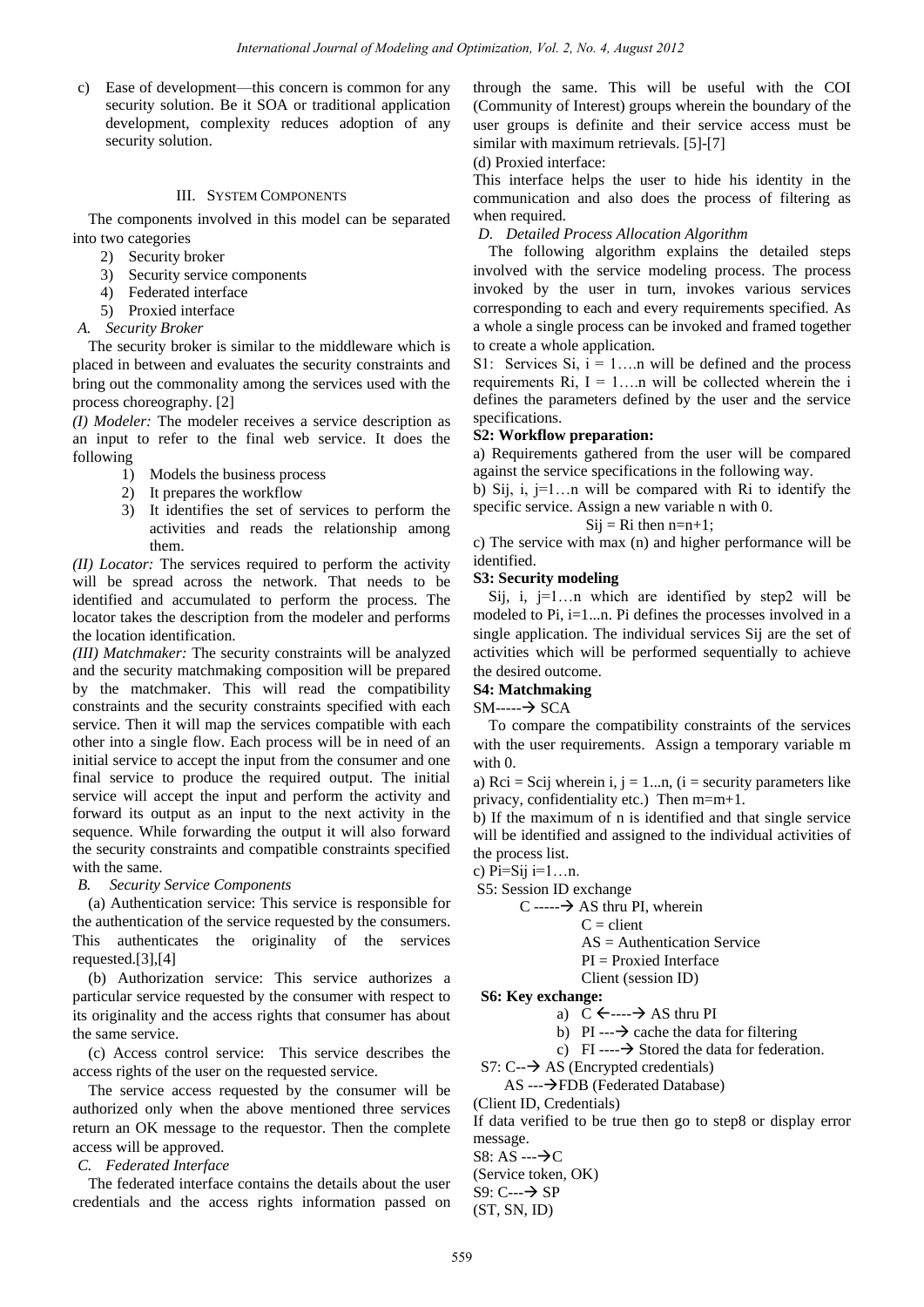$S10: SP \rightarrow AS$ 

(ST, SN)

 $S11: AS \rightarrow AAS$ 

 $(ST, ID)$ 

If authorized go to S12 else display error message to SP and go to step 7.

 $S12: AAS \rightarrow ACS$ 

(ST, SN)

If access rights are yes then go to step3 or display "Access" denied" message to SP.

 $S13:ACS \rightarrow SP$ 

Access permitted

 $SP \rightarrow FI$ 

To store the authorized user details

 $SP \rightarrow$  Client

To invoke the services.

S14: Go to step 9 to invoke the next service in the workflow. Detailed description of the steps involved:

# **Step1: Process choreography:**

a) Each and every process is a collection of services belonging to various service providers. First the identification of needed services will be done.

b) The needed services may be belonging to different service providers with their own security aspects. This should be verified before the access. The identification may be carried out with the requirement specification mentioned by the consumers.

## **Step2: Workflow preparation:**

a) The service specification by the client will be handed over to the browser.

b) The services satisfying the maximum requirements specified by the consumers will be identified. The services satisfying the above mentioned criteria may be more in number. All services with the specification details will be identified and accumulated.

c) The services based on the activity will be accumulated and the tree structure of the same will be prepared. This tree structure will be containing the service which satisfies the maximum requirements will in higher priority and followed by the nodes in decrement order of requirement specifications.

## **Step3: Performance analysis**

a) The set of services will be analyzed and the services with the maximum performance attributes will be identified. Each and every service definition assures a specific percentage of the performance level. This is specified with the policies of the same service.

b) The performance parameters can be verified from the WSDL extensions of the corresponding services.

## **Step 4: Security modeling**

a) The services identified by the locator from the service registry will be narrowed to the actual service after the performance analysis. A single service for a particular purpose will be identified. In the same way the complete activity list will be replaced with a specific service.

b) The service requirements specified by the consumer will be containing the security capabilities and the security constraints. At the same time the service description also contains its own security constraints which will be verified against the requirements specified by the consumers.

c) The modeler will prepare the final workflow model with the services which satisfies the initial and the final constraints.

# **Step 5: Security matchmaking**

- a) The workflow model prepared by the modeler will be handed over to the matchmaker in order to verify the compatibility constraints. The services belonging to a single workflow should work sequentially to provide a complete solution to a process defined.
- b) The SCA (Secure Capability Authority) is in charge of evaluating web service security capabilities. Based on its evaluation, it will issue signed SAML assertions certifying such capabilities.
- c) The compatibility element present with the WSDL extensibility element will be verified and the final workflow tree will be prepared and stored with the database.

# **Step 6: Session ID generation:**

- a) Once the complete workflow is prepared will be stored with the EIS database in order to execute the process. All the services involved in the workflow will be executed sequentially.
- b) The process execution will select the first activity in the workflow and the corresponding service name will be taken from the server database.
- c) Now the client will send an ID for invoking the session with the server. This ID will be sent to the Authentication Server (AS) through proxied interface.

# **Step 7: Proxied interface:**

- a) This interface will help the clients to contact the server with hiding the user details. This interface will communicate with AAA server on behalf of the clients and the replies can be forwarded to the clients back.
- b) This interface can have the filters in order to verify the incoming and outgoing SOAP messages. The SOAP messages with unauthorized access or identity can be filtered.

## **Step 8: Key generation process**

- a) This process will happen between the consumer and Authentication Server (AS). The key generated by this process will be used for the encryption and decryption of the credentials transferred between them.
- b) The set of algorithms are available with the security as a service (SAS) component which will avoid the mismatch among the algorithms used by the consumer and the authentication server.
- c) By using any of the available cryptography algorithms, the key will be generated and exchanged between the consumer and the Authentication server (AS).

## **Step 9: Token generation process**

a) Client requests for the token from the Authentication service in order to start the session. But for producing the token, the AS is in need of the user credentials which describes the details about the user.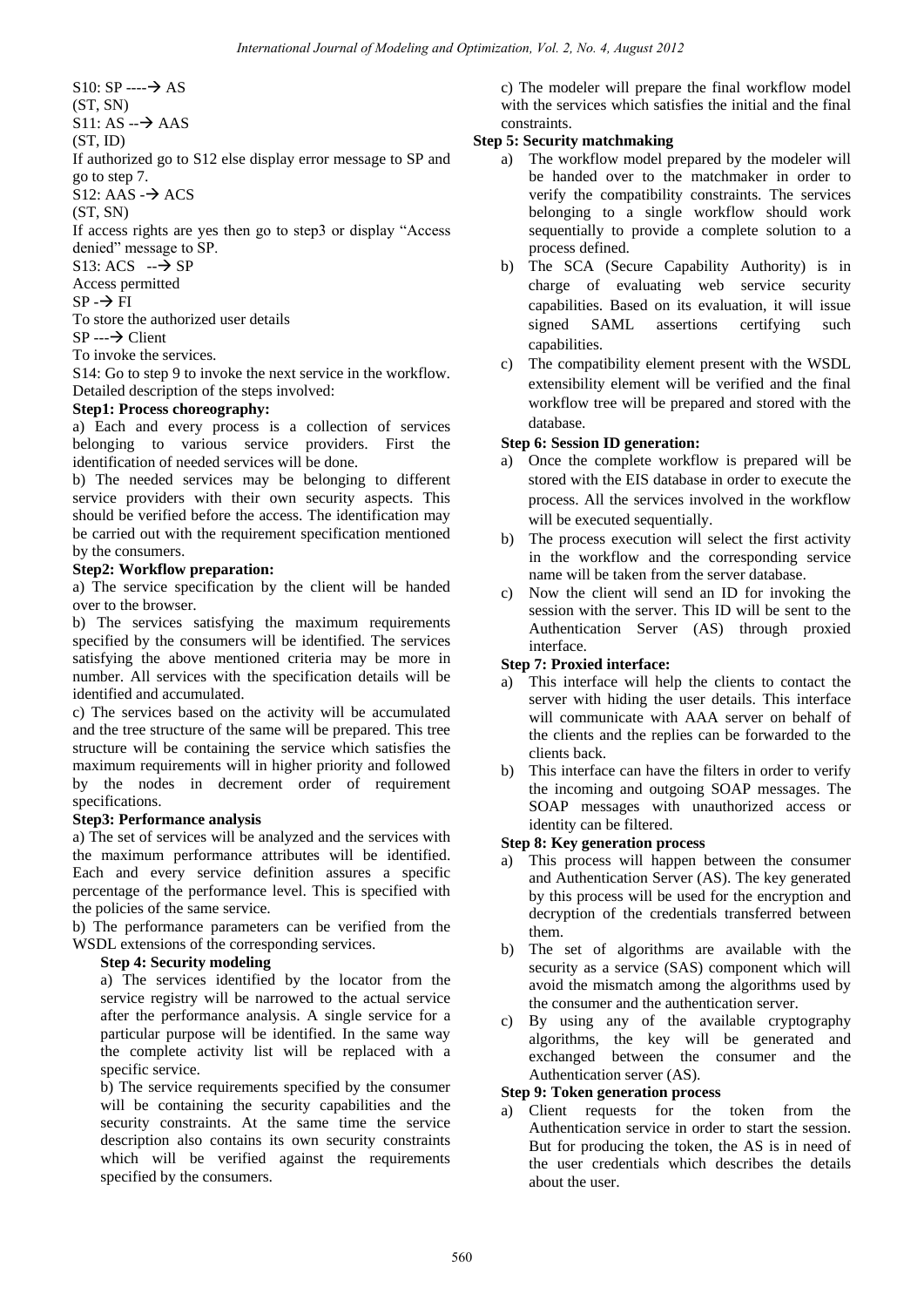- b) The client details are verified from the federated database which contains the details about the registered services and the users.
- c) After successful verification of the credentials, the token will be generated and can be used for the complete execution of the activities present with the workflow. But this token will be applicable only for that particular session. For the new session, once again the complete process of key generation will take place.

#### **Step 10: Federated Identity:**

- a) As soon as the user submits their credentials for verification for the first time with the AS, those details will be saved with the federated database.
- b) In the same way the registration of services will keep a cop o the service details from the WSDL file (service name, creator, security parameters) etc with the federated database.
- c) The federated database will be used every time whenever the registered user and the service are accessed.

#### **Step 11: Service invoke:**

- a) Once the token is received by the user, and then the services can be invoked directly based on the workflow details stored by the matchmaker.
- b) The consumer will provide the token details, service name to the concerned service provider.
- c) The service provider is required to verify the identity and the access rights that the consumer is having with the requested service.

# **Step 12: Authorization:**

- a) The service provider will send the details of the user and the service requested to the authorization service.
- b) The authorization service will verify the user credentials stored in the federated database against the details provided by the service provider about the consumers.
- c) If the details are verified and approved then the user will be authorized to user the specified services.

#### **Step 13: Access control:**

- The details about the service will be forwarded to the access control service to verify the rights to the users on the requested service.
- b) If the service is having complete access to the users, then the service access will be allowed to the corresponding user.
- c) This access rights acknowledgement will be stored with the proxied interface. So, that the further access can be monitored and filtered based on access rights provided to the same.

#### **S14: Termination**

- a) Once the complete session gets over then the token will be discarded and the new session will start with the session ID request.
- b) Each session will execute a complete process which executes a collection of services sequentially.
- c)

#### IV. PROCESS DIAGRAM:

The above mentioned diagram is clearly indicating the

collaborative security model wherein the Authentication, Authorization and Availability parameters are fulfilled by the AAA service. The confidentiality parameters are fulfilled by the proxied interface with the usage of cryptographic techniques. The federated database provides the access control. This collaborative security framework provides the complete security solution to the Service Oriented Architecture.

The services established in the working environment are finely verified and authorized for the originality. The proposed framework contains security in various formats.

Security on demand Security on compatibility Security as necessary

Security as compulsory





**Security as compulsory** 

As mentioned above the services published in the working environment is finely verified under various categories which are assuring the consumers the originality of the data available.

The workflow is prepared dynamically based on the user requirements and the performance guarantee attached with SLA. This workflow may vary for different executions because of the following reasons

Performance degradation

**Security as necessary** 

- Security requirements
- Availability of services.

Based on the above conditions the matchmaker will